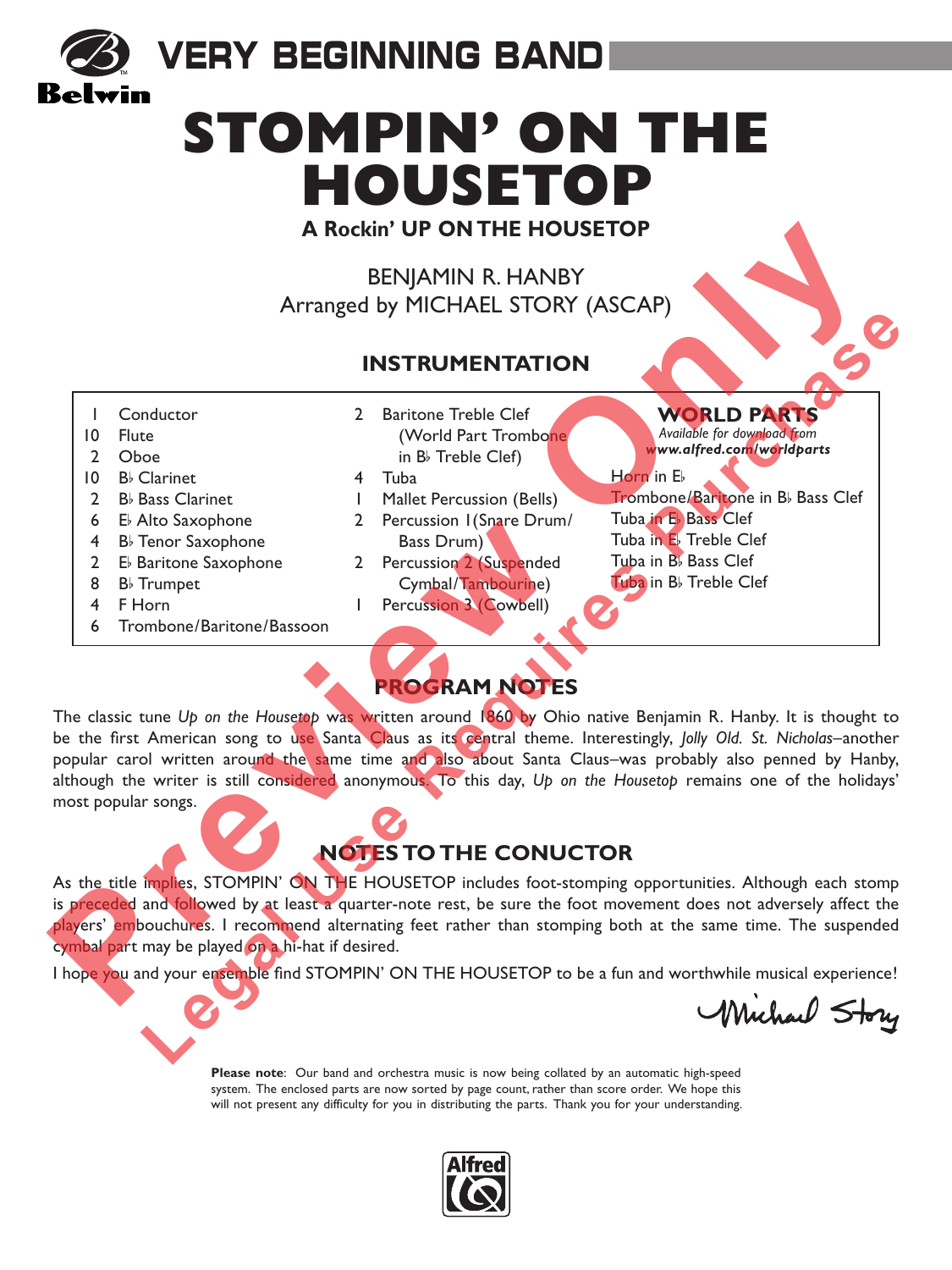### **Stompin' on the Housetop**

CONDUCTOR SCORE **A rockin'** *Up on the Housetop*

By Benjamin R. Hanby

Approx. Duration - 1:30 *Arranged by Michael Story (ASCAP)* **Bright rock**  $\boldsymbol{\bullet} = 120$ Stomp feet  $\frac{b}{c}$  e e e  $\rightarrow$  $\overline{\mathcal{C}}$  $\overrightarrow{e}$ œ œ b 4 b  $\leftarrow$   $\times$  $\overrightarrow{a}$ **Flute**  $\bm{\phi}$ 4 ¿ ¿ ¿ f Stomp feet b 4 b  $\frac{1}{2}$  $\leftarrow$   $\times$  $\begin{picture}(180,170)(0,0) \put(0,0){\vector(1,0){10}} \put(1,0){\vector(1,0){10}} \put(1,0){\vector(1,0){10}} \put(1,0){\vector(1,0){10}} \put(1,0){\vector(1,0){10}} \put(1,0){\vector(1,0){10}} \put(1,0){\vector(1,0){10}} \put(1,0){\vector(1,0){10}} \put(1,0){\vector(1,0){10}} \put(1,0){\vector(1,0){10}} \put(1,0){\vector(1,0){10}} \put(1,0){\vector(1,0){10$ **Preview Only**  $\overrightarrow{e}$ **Oboe**  $\Phi$ 4 <sup>f</sup> <sup>œ</sup> <sup>œ</sup> <sup>œ</sup> **。。。** œ œ ¿ ¿ ¿ 4  $\frac{1}{2}$ **B**b **Clarinet**  $\Phi$ 4 . . . . <sup>œ</sup> <sup>œ</sup> <sup>œ</sup> <sup>œ</sup> <sup>f</sup> <sup>œ</sup> <sup>œ</sup> <sup>œ</sup> . . . . œ œ  $\overline{\mathbf{e}}$ **Legal Use Requires Purchase** $m<sub>f</sub>$ 4  $\mathbf{P}^t$ Œ **B**b **Bass Clarinet**  $\Phi$ 4 œ  $\overline{a}$  $\overline{\bullet}$  $\overline{\bullet}$  $\frac{1}{2}$  $\frac{1}{\sqrt{2}}$  $\frac{1}{\pi}$   $\frac{1}{\pi}$ œ f tomp feet # 4 œ œ œ œ **E**b **Alto** œ œ œ œ  $\overline{\phantom{a}}$  $\frac{1}{2}$  $\leftarrow$  $\overrightarrow{a}$  $\pmb{\Phi}$ 4 œ ¿ ¿ ¿ **Saxophone** f  $\ge$ 4 **B**b **Tenor**  $\overline{\mathbf{o}}$  $\overline{\mathbf{o}}$ œ œ œ œ œ Œ œ Œ œ œ œ œ œ **e**  $\pmb{\Phi}$ 4 **Saxophone** f  $m<sub>j</sub>$  $\geq$  $\left( \begin{array}{cc} 1 & 0 \\ 0 & 1 \end{array} \right)$  $\overline{\phantom{a}}$ # œ œ 4 œ **E**b **Baritone** œ œ œ œ  $\Phi$ 4  $\overline{\bullet}$  $\overline{\bullet}$ **Saxophone** f  $m f$ **Bright rock**  $\boldsymbol{\bullet} = 120$ Stomp feet 4  $\overline{r}$  $\frac{1}{2}$  $\leftarrow$  $\overline{\mathbf{r}}$ **. Property B**b **Trumpet**  $\Phi$ 4 œ œ ¿ ¿ ¿ f Stomp feet 4 b Œ Ó  $\leftarrow$  $\overrightarrow{a}$ **F Horn**  $\Phi$ 4 w **b** œ œ œ œ ¿ ¿ ¿ œ  $\frac{1}{2}$ f  $\geq$  $\left( \begin{array}{cc} 1 & 1 \\ 1 & 1 \end{array} \right)$  $\overline{\phantom{a}}$ œ œ <u>.</u> 4 œ **Trombone/Baritone/** b  $\overrightarrow{e}$ b 4  $\overline{\bullet}$  $\overline{\bullet}$ **Bassoon** f  $m f$ **9:** 4 b  $\frac{1}{2}$ **Tuba** b 4 œ œ œ œ  $\frac{1}{m}$   $\frac{1}{m}$   $\frac{1}{m}$ œ  $\frac{1}{e}$   $\frac{1}{e}$   $\frac{1}{e}$   $\frac{1}{e}$  $\overline{\mathbf{o}}$  $\overline{\mathbf{o}}$  $m f$ f Stomp feet b 4 **Mallet Percussion** b  $\frac{1}{2}$  $\leftarrow$  $\overrightarrow{a}$  $\overrightarrow{v}$   $\overrightarrow{v}$   $\overrightarrow{v}$  $\bm{\phi}$ 4  $f$ **。。。** œ œ ¿ ¿ ¿ **(Bells)**  $\left\{\left.\begin{array}{cc} 0 & 0 \\ 0 & 0 \\ 0 & 0 \end{array}\right\}\right\}$  $\frac{1}{1}$ **S.D.** Œ  $\longleftrightarrow$  $\longleftrightarrow$ Œ  $\leftarrow$ 4 <sup>œ</sup> œ œ <sup>œ</sup> <sup>œ</sup> <sup>œ</sup> <sup>œ</sup> <sup>œ</sup> <sup>œ</sup> <sup>œ</sup> œ **Percussion 1** ã 4  $\frac{\gamma}{\gamma}$  $\overrightarrow{e}$ **(Snare Drum/Bass Drum) B.D.**  $\eta f$ **Sus. Cym. w/S.D. stick** f > Dampen **Percussion 2** 4 ¿ ¿ ¿ ¿ ¿ ¿ ¿ ¿ <sup>Œ</sup> ¿ ¿ <sup>Œ</sup> ¿ ×<br>× ∠<br>∡ ¿ ¿ ¿ ¿ ¿ ¿ ¿ <sup>Œ</sup> ¿ ¿ <sup>Œ</sup> ¿  $\frac{1}{\chi}$   $\frac{1}{\chi}$   $\frac{1}{\chi}$  $\bf{H}$ 4  $\frac{\gamma}{\gamma}$  $\frac{\gamma}{\gamma}$  $\frac{y}{x}$ **(Suspended Cymbal/ Tambourine) Tamb.** f |<br>|<br>. n1  $\overrightarrow{\downarrow}$   $\overrightarrow{t}$   $\overrightarrow{r}$ 4 **Percussion 3**  $\begin{array}{cc} \star & \star & \star \ \star & \star & \star \ \mathbf{f} & & \ &1 & \end{array}$ ¿ ¿  $\overline{\mathscr{F}}$   $\overline{\mathscr{F}}$   $\overline{\mathscr{F}}$   $\overline{\mathscr{F}}$ ¿ ã 4  $\frac{1}{2}$  $\frac{1}{2}$  $\frac{1}{2}$ **(Cowbell)** 2 3  $\overline{A}$ 5 6 1  $\begin{pmatrix} m p3 \\ U_{\lambda} \end{pmatrix}$ **© 2007 BELWIN-MILLS PUBLISHING CORP. (ASCAP), a division of ALFRED PUBLISHING CO., INC.**

**All Rights Reserved including Public Performance**

26685S

Purchase a full-length<br>!performance recording alfred.com/downloads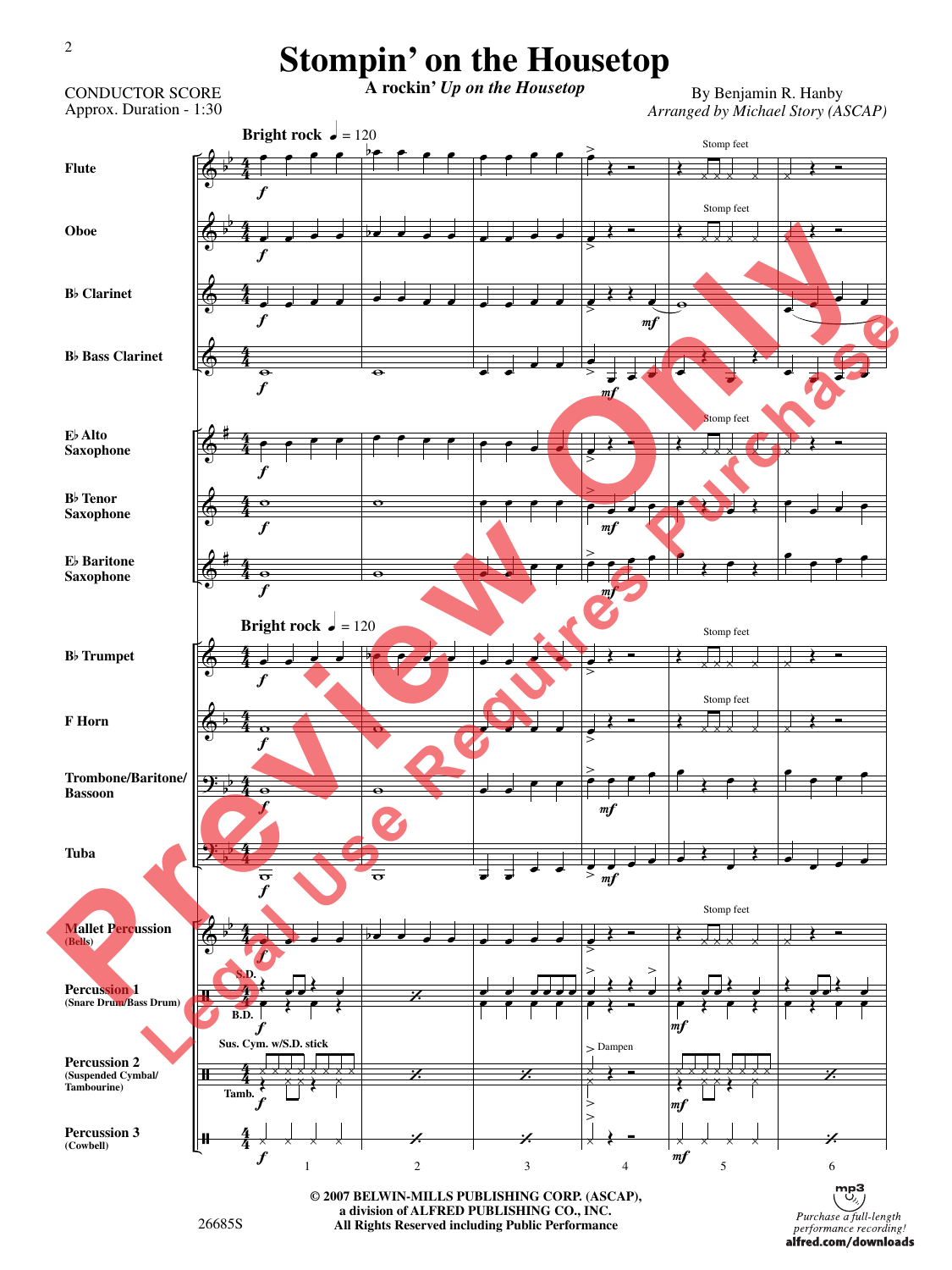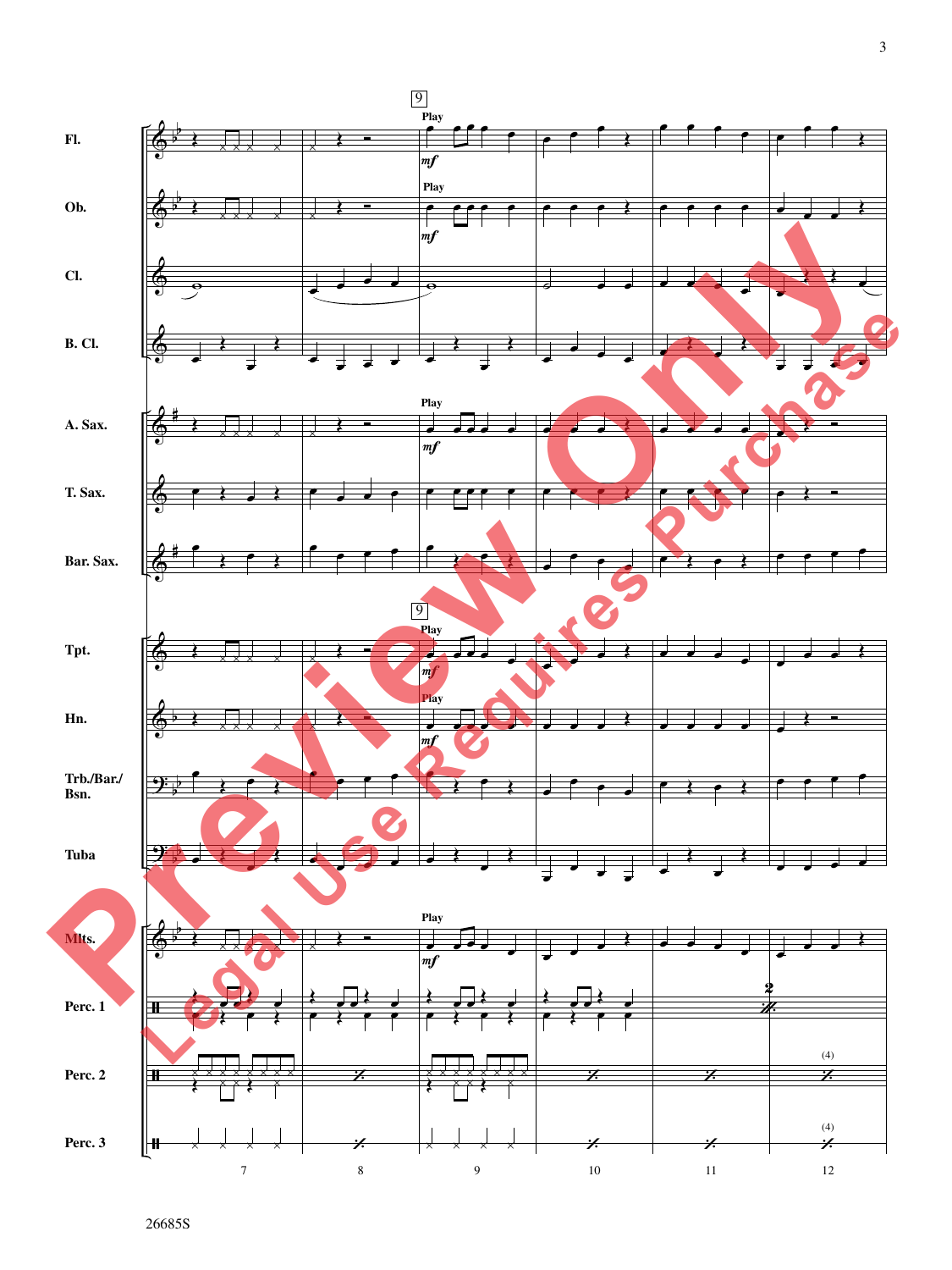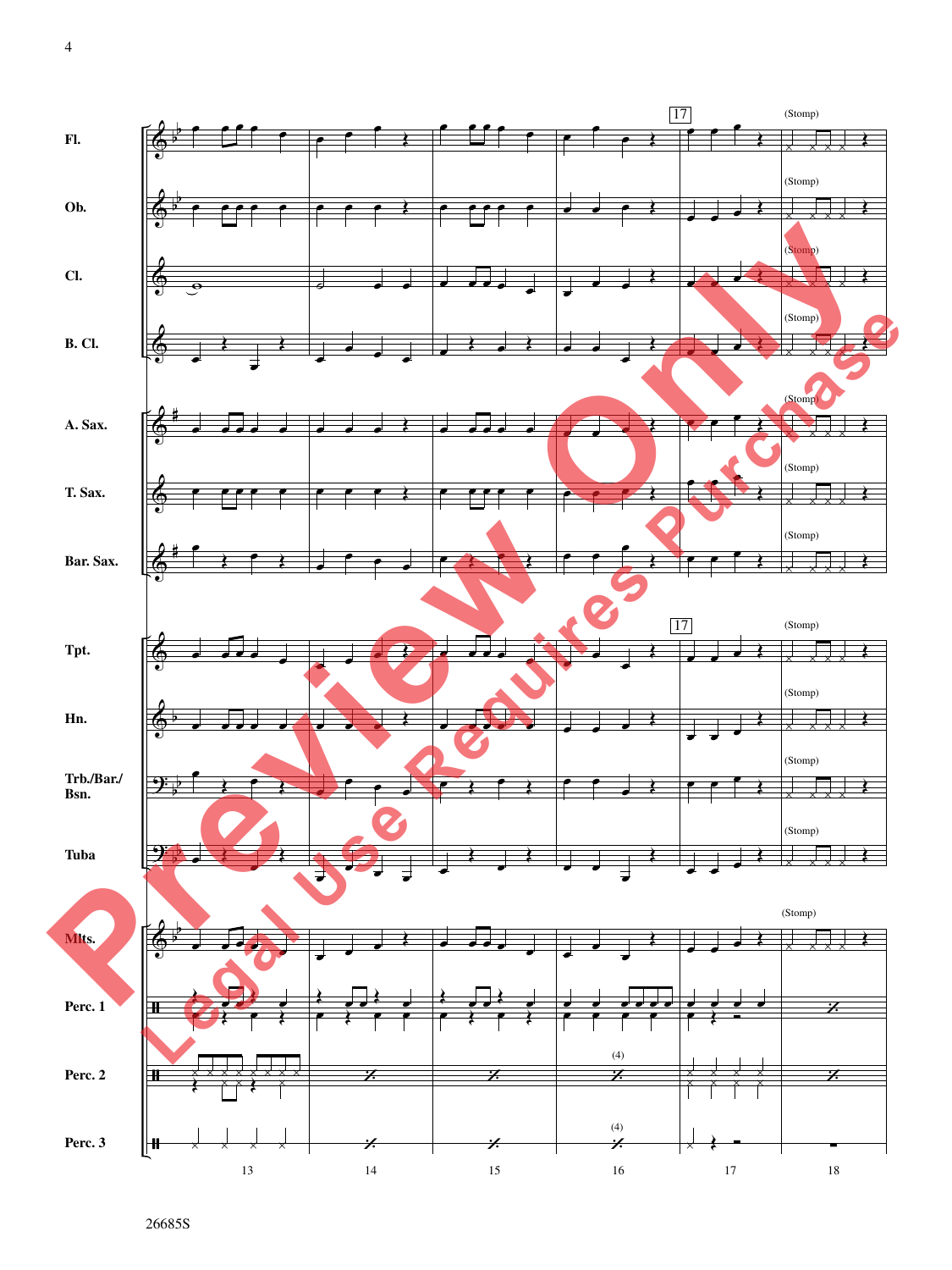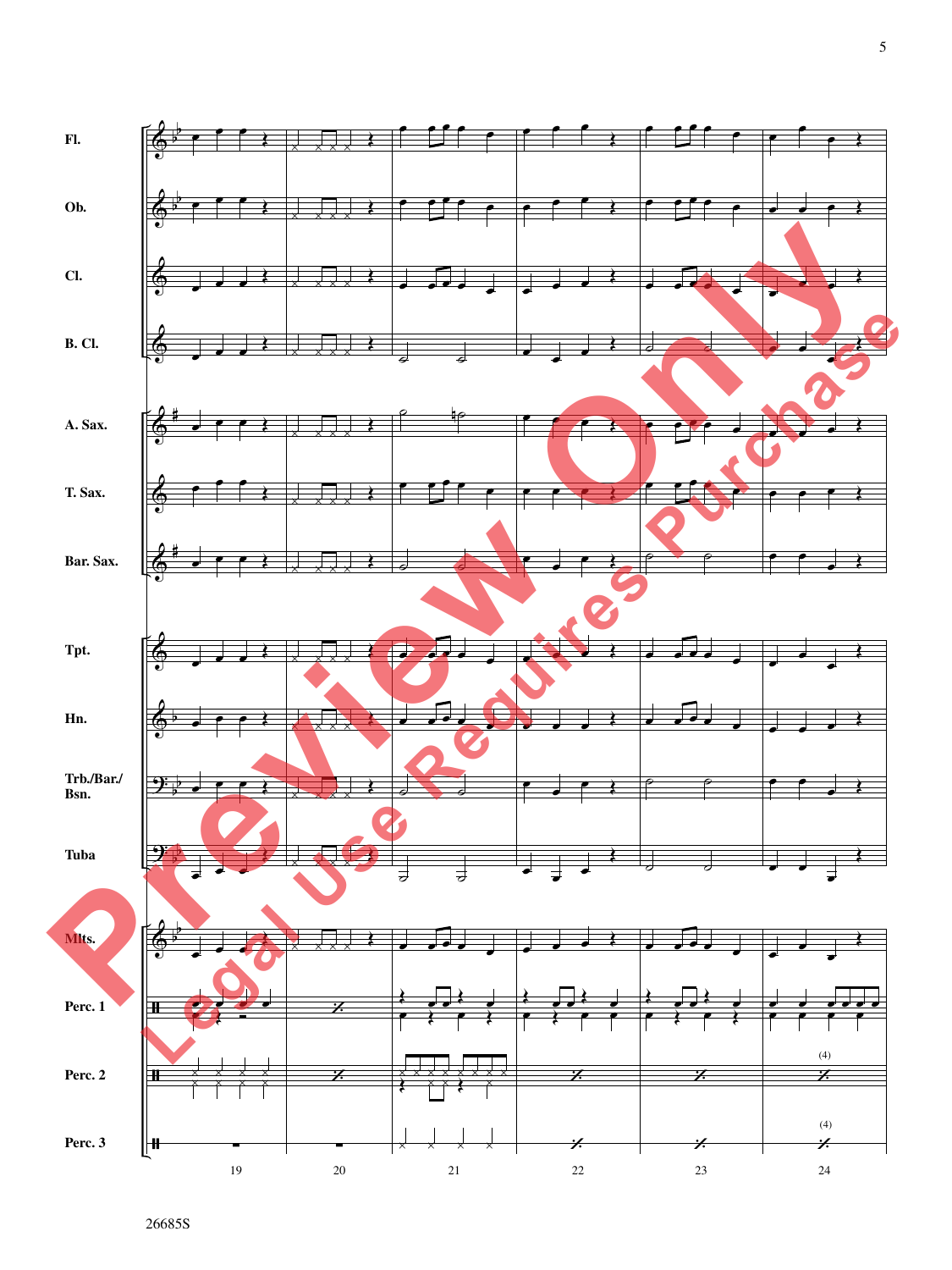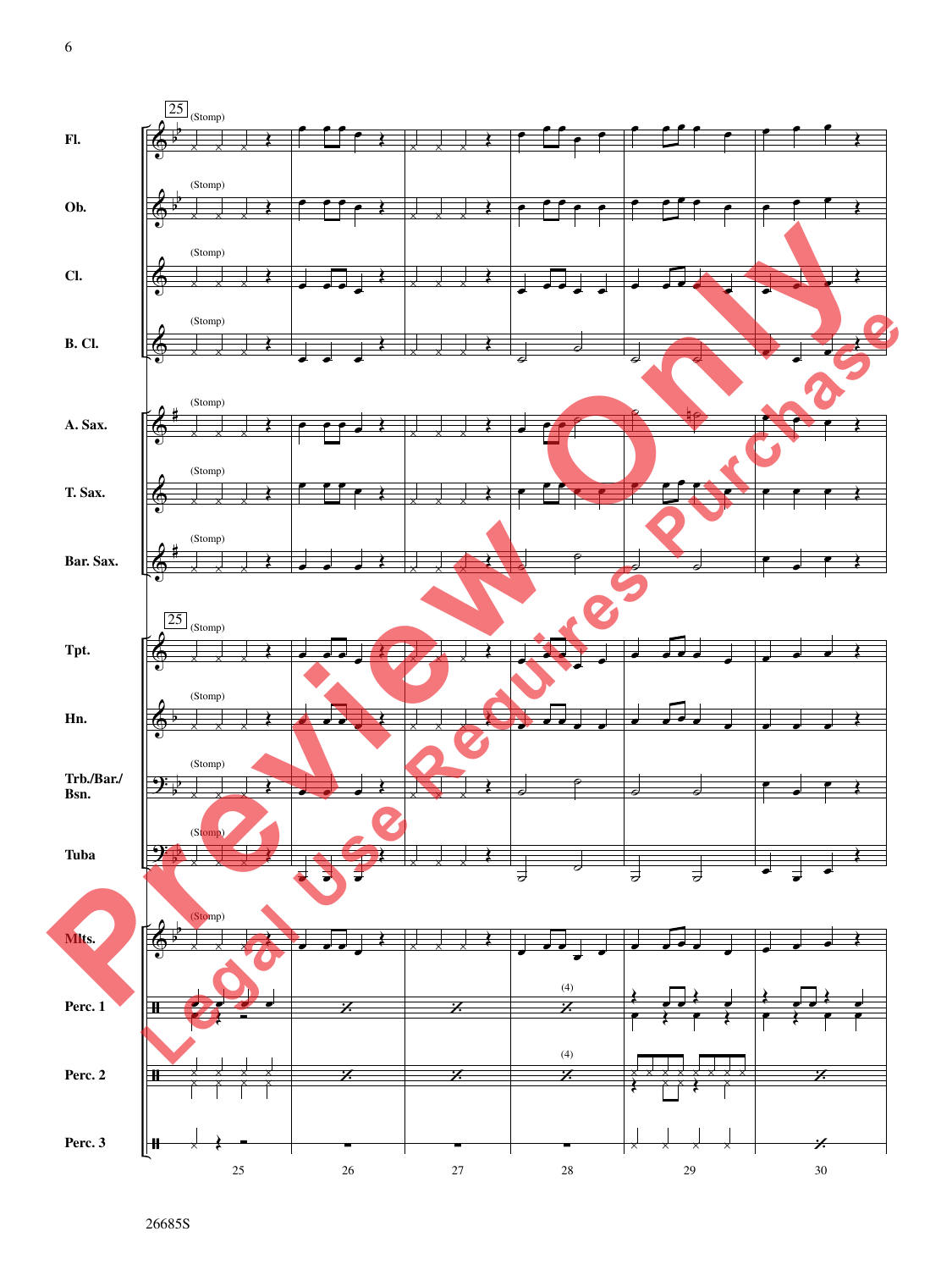